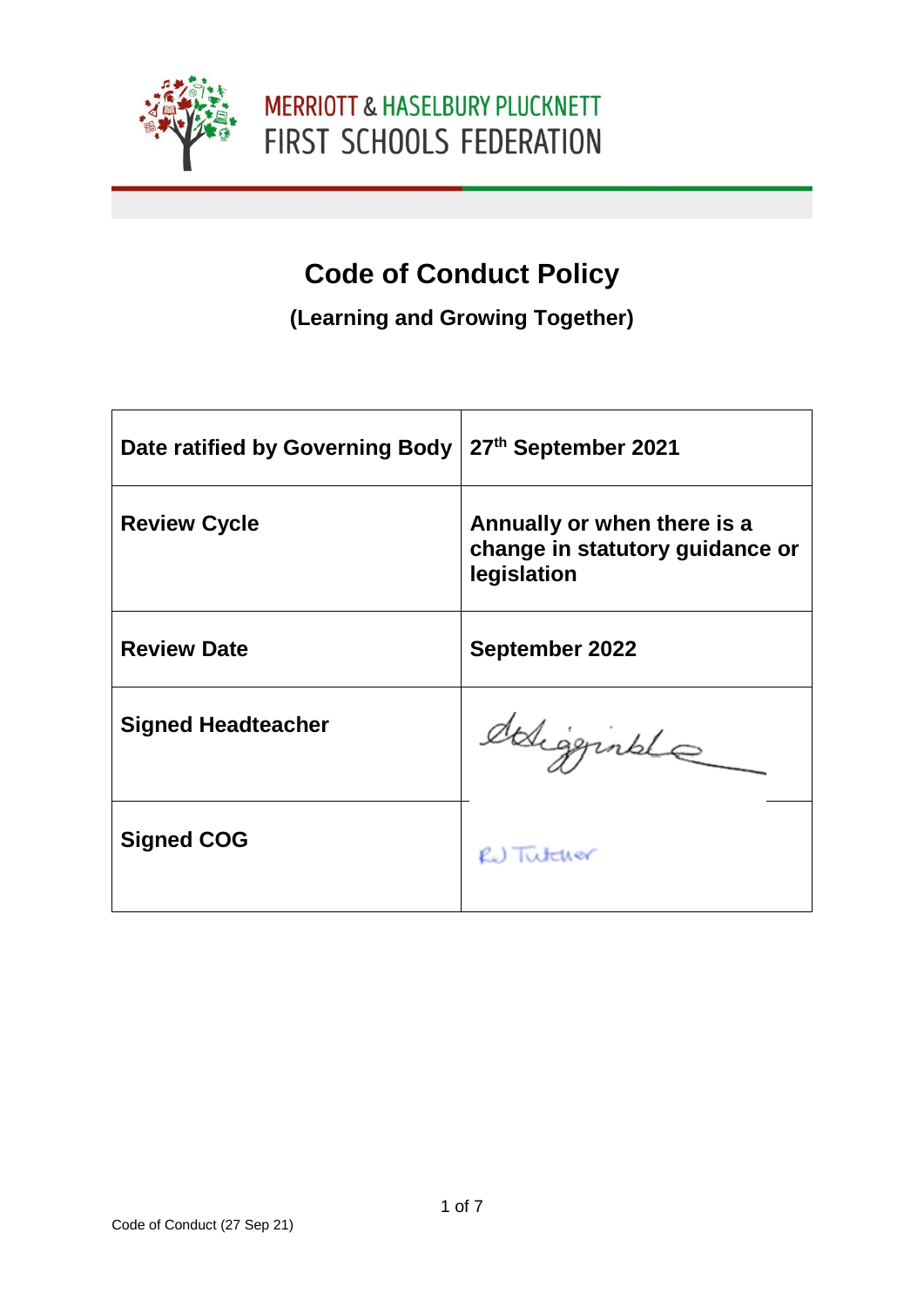

# **CONTENTS**

**[Introduction](#page-1-0)** [Status of the Code of Conduct](#page-1-1) **[General](#page-1-2)** [Confidentiality & Openness](#page-2-0) **[Relationships](#page-2-1)** [Political Neutrality](#page-3-0) [Personal Interests](#page-3-1) [Other Employment](#page-3-2) [Gifts & Hospitality](#page-4-0) [Equal Opportunities](#page-4-1) [Health & Safety](#page-5-0) [Post-Employment](#page-5-1) [Additional Requirement](#page-5-2)

# **CODE OF CONDUCT**

# <span id="page-1-0"></span>1. **Introduction**

The school's reputation and the trust and confidence of the community in its integrity is of vital importance. It must discharge its day to day responsibilities with openness and honesty. This code of conduct is presented to assist staff employed in the school and volunteers (including governors) in carrying out their day to day responsibilities in accordance with legal requirements placed upon them and any policies adopted by the school.

# <span id="page-1-1"></span>2. **Status of the Code of Conduct**

This Code of Conduct applies to all employees of the school and those individuals volunteering within the school. Throughout the document, reference is made to employees referring or reporting issues to the Headteacher / Chair of Governors. Where the employee is the Headteacher they should refer or report issues to the Chair of Governors.

# <span id="page-1-2"></span>3. **General**

a. Employees and volunteers of the school should remember their responsibilities to the local community and adopt a courteous, high quality, efficient and impartial approach to all groups and individuals with whom they come into contact in the course of their work. Such courtesy and efficiency should be shown to all people with whom employees and volunteers deal remembering that all opportunities need to be taken to enhance the reputation of the school whether locally, nationally, or internationally.

b. Employees and volunteers of the school must carry out their duties objectively, professionally, to the best of their ability and in an impartial manner. Employees and volunteers of the school are entitled to expect that no other colleague or governor will seek to pressure or persuade them to carry out their duties in any other way. Where it is alleged that such action has taken place, the Headteacher and Chair of Governors will investigate the allegation if requested to do so.

c. There may be occasions when employees, carrying out their duties for the school, find themselves at odds with national government advice or guidance. In such circumstances, it is particularly important that they are seen to behave with complete objectivity and impartiality obtaining managerial and professional advice and guidance where appropriate. They are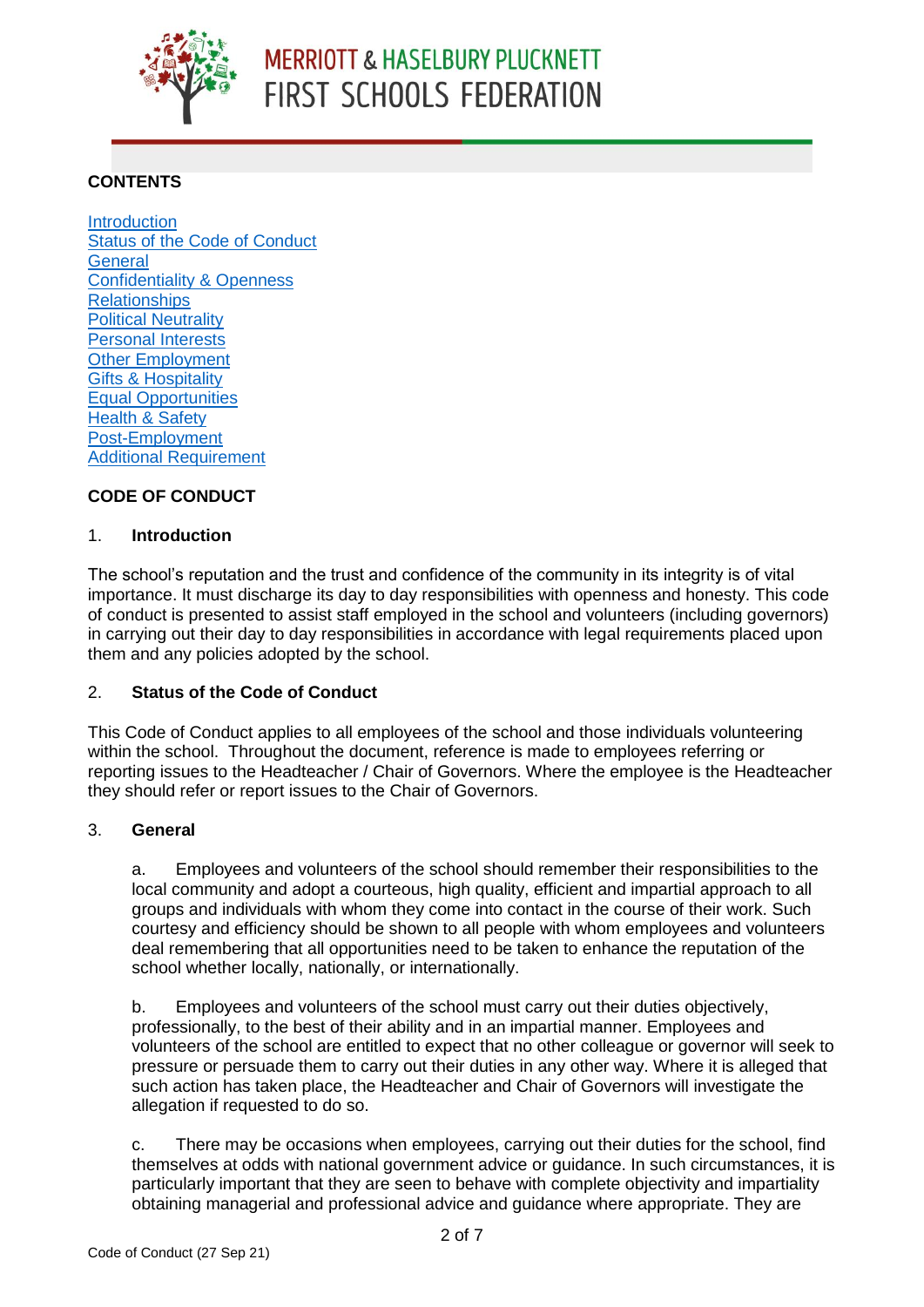

entitled to expect to receive the unequivocal support of senior managers in so doing.

d. As a general rule of thumb, employees and volunteers at the school should act in accordance with three key guiding principles:

i) Ensure that their conduct complies with these standards, the spirit of these standards, the school's policies and the law.

ii) Ensure that their conduct is never influenced by personal gain.

iii) Ensure that their conduct could not give any reasonable person cause to question their motives.

# <span id="page-2-0"></span>4. **Confidentiality & Openness**

a. As employees and volunteers of the school, individuals may be privy to information which is confidential. Any express or implied responsibility to keep information confidential should be respected by employees and volunteers and there should be awareness that such responsibility might arise from the nature of the information itself, e.g. child protection disclosure. It will, however, be extremely rare that employees and volunteers will be unable to share confidences with either the Headteacher or the Chair of Governors.

b. Employees and volunteers should not use information obtained in the course of their time at the school for personal gain or benefit, nor should they pass it on to others who might use it in such a way. When employees and volunteers are acquainted with confidential information belonging to the school, they must not disclose that information to any person not authorised to receive it unless such material must by law be made available to specific parties e.g. in child protection cases to the Local Authority Designated Officer (LADO), Police or Social Services and disclosure of financial information to Internal or External Auditors.

c. Staff should be aware of the Data Protection policy and adhere to this.

# <span id="page-2-1"></span>5. **Relationships**

a. Mutual respect between governors and staff is essential to good school management. Close personal familiarity between individual governors and employees should be avoided wherever possible, as it can be detrimental to the relationship and prove embarrassing to other governors and employees.

b. Employees and governors will ensure that appointments are made on the basis of merit and in accordance with the school's policies and procedures. Merit is determined on the basis of matching the chosen candidate with a job specification and ignoring all other extraneous considerations, e.g. close personal relationships with governors or other employees. Employees in the course of their duties should not be involved in the appointment, pay adjustment, approval of expenses, promotion or discipline of partners, relatives or close friends.

c. Close personal relationships between employees and / or governors should not be permitted to influence decisions made and must be declared at the earliest opportunity.

d. Section 16 of The Sexual Offences Act 2003 provides that it is an offence for a person aged 18 or over to have a sexual relationship with a child under 18 where that person is in a position of trust in respect of that child, even if the relationship is consensual. Employees and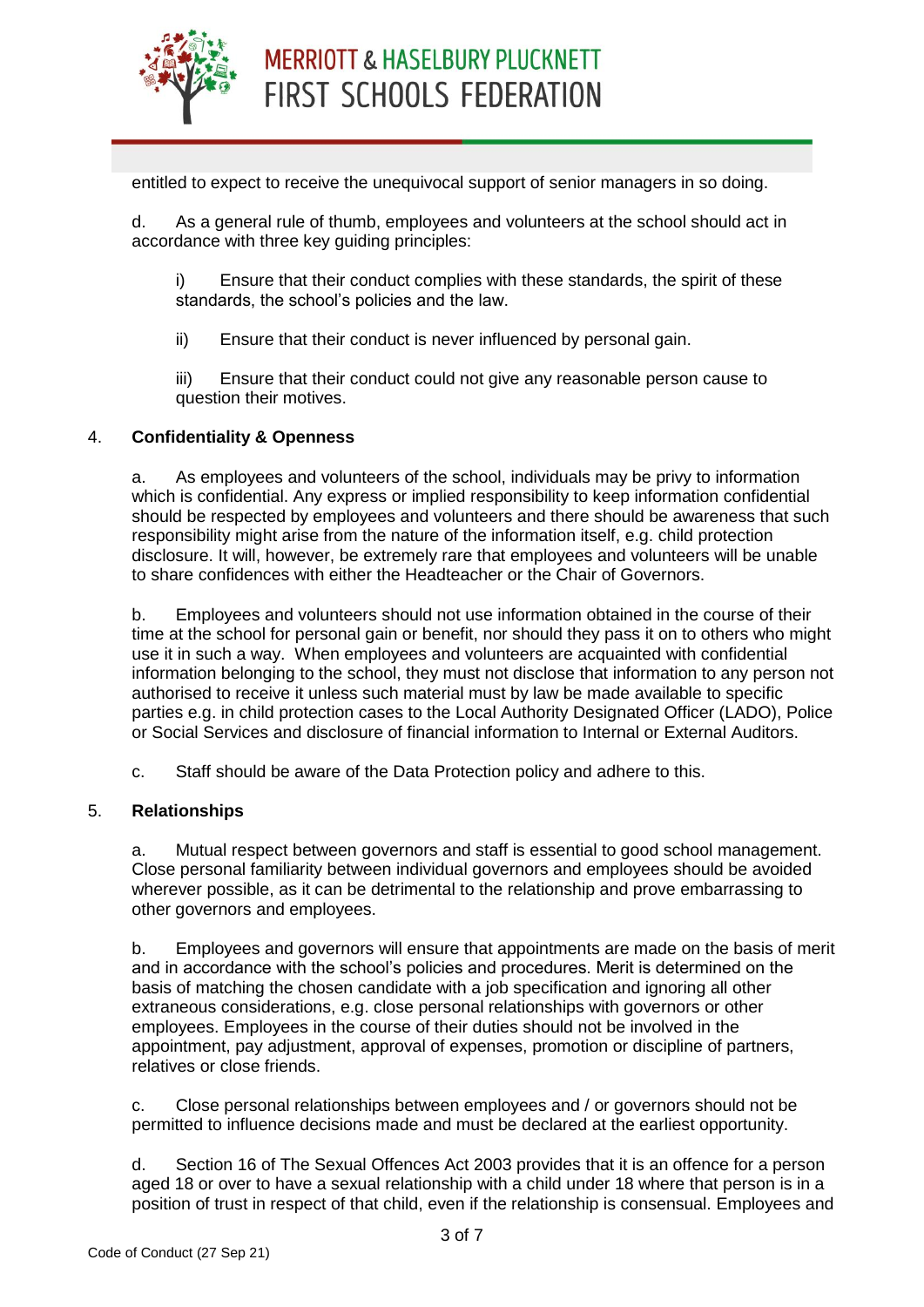

volunteers working within a school would be deemed to be in a position of trust and must conduct themselves in accordance with the statutory requirements of the guidance "Keeping Children Safe In Education" (DfE 2020) and must not engage in a staff / pupil relationship that extends beyond the professional requirements of their role in any circumstance. Employees and volunteers at the school are required to adhere to the school's safeguarding and child protection policies.

e. It should be noted that communicating with pupils who attend the school over social media could be viewed as developing / attempting to develop an inappropriate relationship. As such specific regard should be given to the school's ICT Acceptable User & Social Media Policy. As a general rule staff and volunteers should not engage in communication with pupils of the school over Social Media unless explicitly agreed by the school and for the purpose of fulfilling their professional duties. Any communication should remain professional in nature. If staff are unsure of the appropriateness of any communication, they should discuss this with the Head Teacher.

f. Relationships with contractors or potential contractors who are engaged or may be engaged to carry out work at the school should be made known and in the case of governors, an interest declared to the Headteacher or Chair of Governors in accordance with the legal requirements in respect of declaring financial interest.

# <span id="page-3-0"></span>6. **Political Neutrality**

a. All employees and volunteers of the school are required to be politically neutral and must not allow their own personal or political opinions to interfere with the way in which they carry out their work or duty to implement the policies.

b. Under the Education (No 2) Act 1986 the Governing Body and the Headteacher are required to ensure that where political issues are brought to the attention of pupils, they are offered a balanced presentation of opposing views.

# <span id="page-3-1"></span>7. **Personal Interests**

Employees must declare to the Headteacher and / or Chair of Governors financial and any other interests that they consider could bring about direct conflicts with the school's interests, including membership of any organisation not open to the public which requires of members any form of commitment or allegiance and which has secrecy about rules and membership or conduct.

# <span id="page-3-2"></span>8. **Other Employment**

a. The Governing Body will not unreasonably stop employees from undertaking additional employment, but such employment must not, in the view of the Governing Body, conflict with or act in a way which is detrimental to the school's interest or have the effect of weakening public confidence in the proper conduct of the school.

b. The Headteacher and Governing Body expect that all staff employed in the school will give full commitment to the school whilst employed there and will not take up other employment which may directly impact on their ability to fulfil their contractual requirements.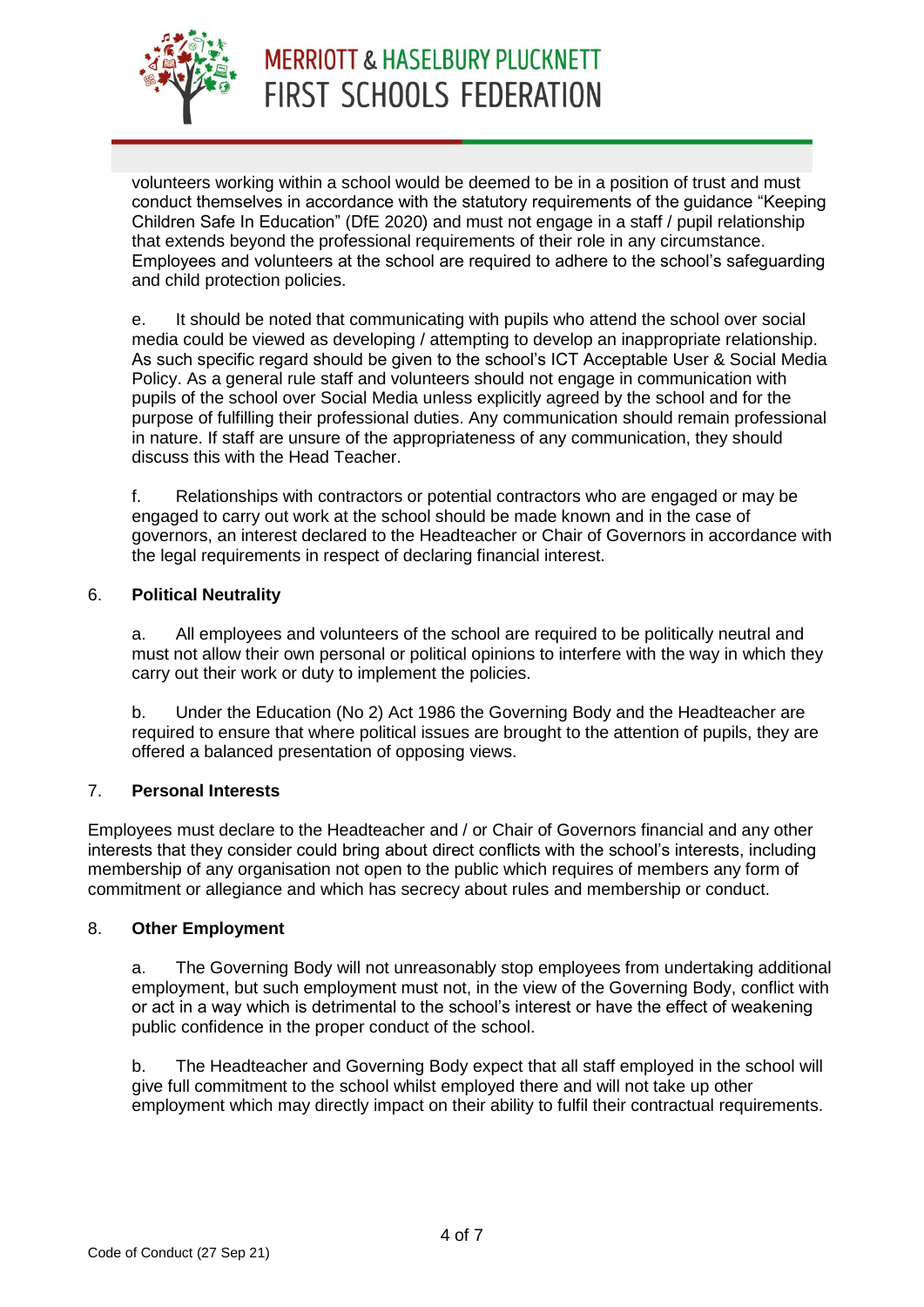

# <span id="page-4-0"></span>9. **Gifts & Hospitality**

a. A potential source of conflict between private and public interests is the offer of gifts, hospitality or benefits in kind to employees in connection with their official duties.

b. Apart from the exceptions listed below, an employee or volunteer of the school should refuse any personal gift offered to him or her or to any family member by any person or organisation who is involved with the school. Any such offer should be reported to the Headteacher or to the Chair of Governors if the offer is to the Headteacher.

# c. The exceptions are:

i) gifts of a token value often given at Christmas time such as diaries, confectionery, calendars, pens etc. or by children at Christmas or the end of an academic / term year or after a particular event;

ii) gifts of a promotional nature on the conclusion of any courtesy visit to / by a business or organisation of a sort normally given by that firm.

d. Employees should only accept offers of hospitality including invitations to functions, meals and site visits if there is a genuine need to impart or receive information or represent the school and / or the community, e.g. careers events. Offers to attend social or sporting functions at another's expense should be accepted only when these are part of the life of the community or where the school should be seen to be represented perhaps including occasions when a genuine business benefit may be obtained by the school as a result. Such visits should be properly authorised by the full Governing Body and recorded on a maintained register e.g. Log Book, Governing Body minutes and must not be excessive in the context of the occasion or the justification for attendance. If an employee is in any doubt about the propriety of accepting a gift, advice should be sought from the Headteacher or Chair of Governors.

e. Employees of the school should not accept significant personal gifts, services or other benefits from contractors and service providers such as drink, cars, holidays, tickets etc. Where unsolicited gifts are received, they should be drawn to the attention of the Headteacher or Chair of Governors who will keep a record of circumstances.

f. As well as receiving gifts, staff and volunteers should also be aware of the potential issues in relation to providing gifts to children. In normal circumstances gifts should not be given to individual children as this could, unintentionally, be viewed as extending or attempting to extend a relationship beyond the professional requirements of the role. As such, if you feel a gift is appropriate, explicit agreement should be gained from the Headteacher with regards to the reason and nature of any gift.

# <span id="page-4-1"></span>10. **Equal Opportunities**

a. The school is committed to ensuring equal opportunities in employment and provision of education and believes that an effective equal opportunities policy is an essential means of increasing the value of its personnel by developing the potential of all its individual employees. The school's equal opportunities policy is designed to ensure that no employee or job applicant should receive less favourable treatment than another because of a protected characteristic as defined by the Equality Act 2010 i.e. age, disability, gender reassignment, marriage & civil partnership, pregnancy & maternity, religion or belief, sex or sexual orientation. All employees and volunteers must comply with both the spirit and letter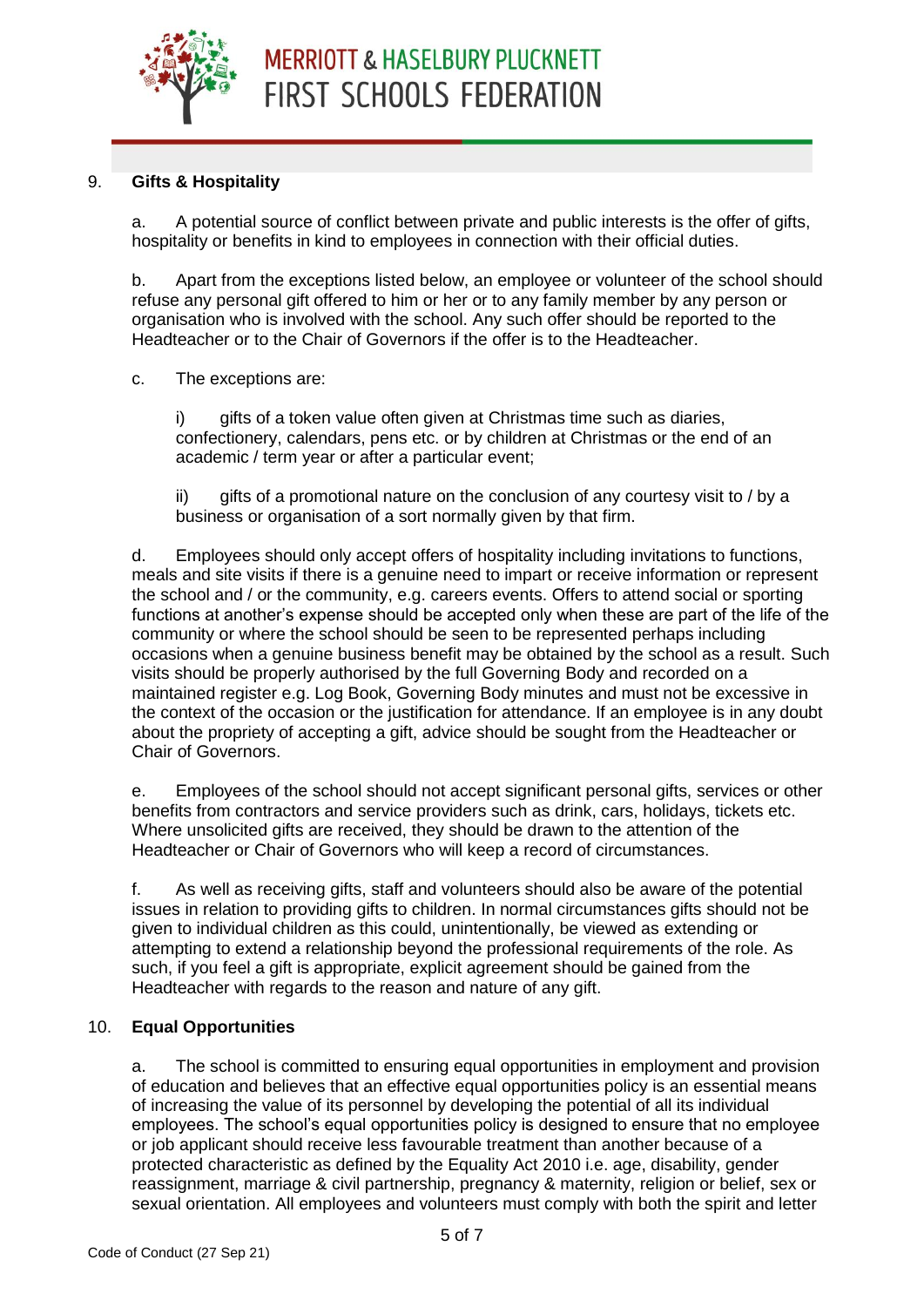

of the Equality Act and the school's equal opportunities policy and treat all members of the public and work colleagues with respect and fairness.

b. Employees and volunteers should be fully aware of the school's commitment to equal opportunities and the employment of disabled persons.

c. Employees should note that the following acts may be unlawful as well as constituting misconduct liable to disciplinary action (which could in some cases include summary dismissal):

i) Discriminating improperly in the course of their employment against members of the public, clients, stakeholders, fellow employees, job applicants or in respect of job transfer or promotion applications, because of a protected characteristic as listed above.

ii) Instructing, causing or inducing, or attempting to induce, staff, volunteers and governors to practice unlawful discrimination.

iii) Verbal or physical harassment of a nature that is offensive to the victim.

iv) Victimising individuals who have made allegations or complaints of discrimination or harassment or who have provided information about such discrimination or harassment.

d. For its part, the school will investigate any allegation of discrimination or harassment and will take action as appropriate.

# <span id="page-5-0"></span>11. **Health & Safety**

The school (and the Local Authority where the LA is the employer) share a legal obligation to protect the health, safety and welfare at work of all its employees and others in the workplace. Equally, employees should at all times be aware of and fulfil their legal responsibility to protect their own and others health, safety and welfare at work. This legal obligation is supported by the school's health and safety policy.

# <span id="page-5-1"></span>12. **Post-Employment**

a. The duty of fidelity which each employee owes to the school and which requires an employee to act in an honest fashion and not in a manner which will harm the school may, in certain respects, continue following the end of the employee's employment. For example, even though they are no longer employed by the school, a former employee must not disclose confidential information which belongs to the school.

b. Certain employees may have access to intellectual property (such as copyright and materials which belong to the school). An employee might even have contributed to the creation of that intellectual property during a period of employment. However, where part or whole of that property belongs to the school it cannot be used by a former employee for any purpose without the agreement of the school as appropriate.

# <span id="page-5-2"></span>13. **Additional Requirement**

Although this code of conduct highlights overall expectations, staff are also expected to be aware of, and adhere to, other key legislation, professional standards, policies, procedures and guidance